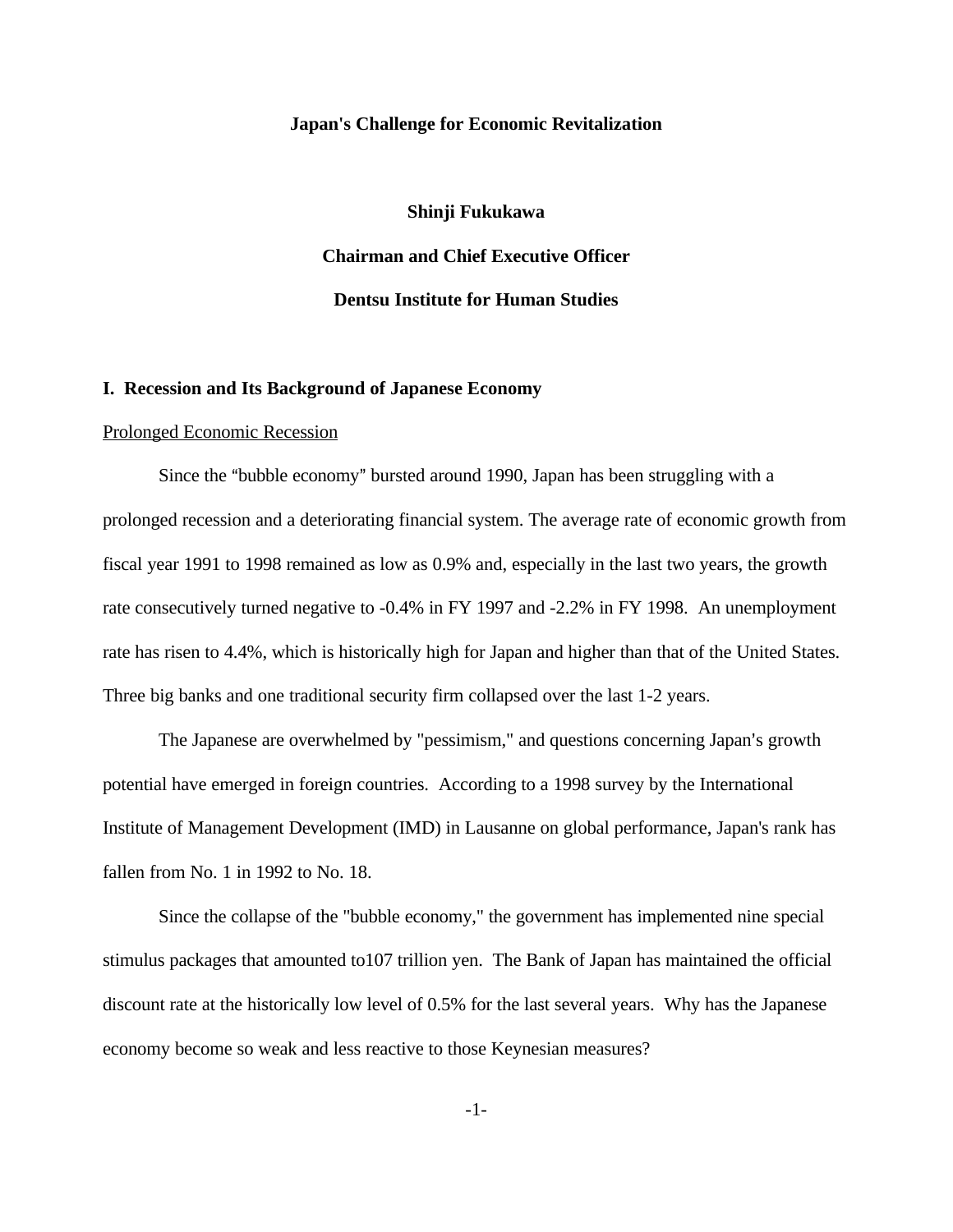#### Mismanagement of Economic Policies

The first reason, in my view, is the mismanagement of economic policies. In spite of a clear indication that the "bubble" ceased in 1991, the government hesitated to reverse its position on financial and fiscal relaxation. Consequently, the economy went down to nearly zero growth.

Since 1992, the government has initiated several domestic demand stimulus measures and the Japanese economy has recovered by 3.0% in FY 1995 and 4.4% in 1996. Believing that the economy had been restored to steady growth, the government hastened to rectify the fiscal deficit by increasing consumer tax, terminating special reduction of income tax, and reducing the 1997 fiscal expenditure. As a result, the economy turned negative again in 1997.

It goes without saying that Japan should reform its economic and financial system within the framework of the global economy. The deregulation and financial "big bang" will create potential growth as well as job opportunities in the long run, but they may have a deflationary effect in the short term. Therefore, economic and financial deregulation policies should accompany a measure to expand domestic demand. Despite strong calls for a reduction of corporate and income tax to meet the international standard in 1996, the government instead decided to initiate a series of economic reforms through deregulation and the financial "big bang," together with fiscal restructuring and administrative reorganization.

As a result of increasing unemployment and the problems with pension funds, consumers have lost their confidence in the future outlook of the Japanese economy. Many recognize that the current pension fund system is unsustainable with the interest rate being far below desirable levels.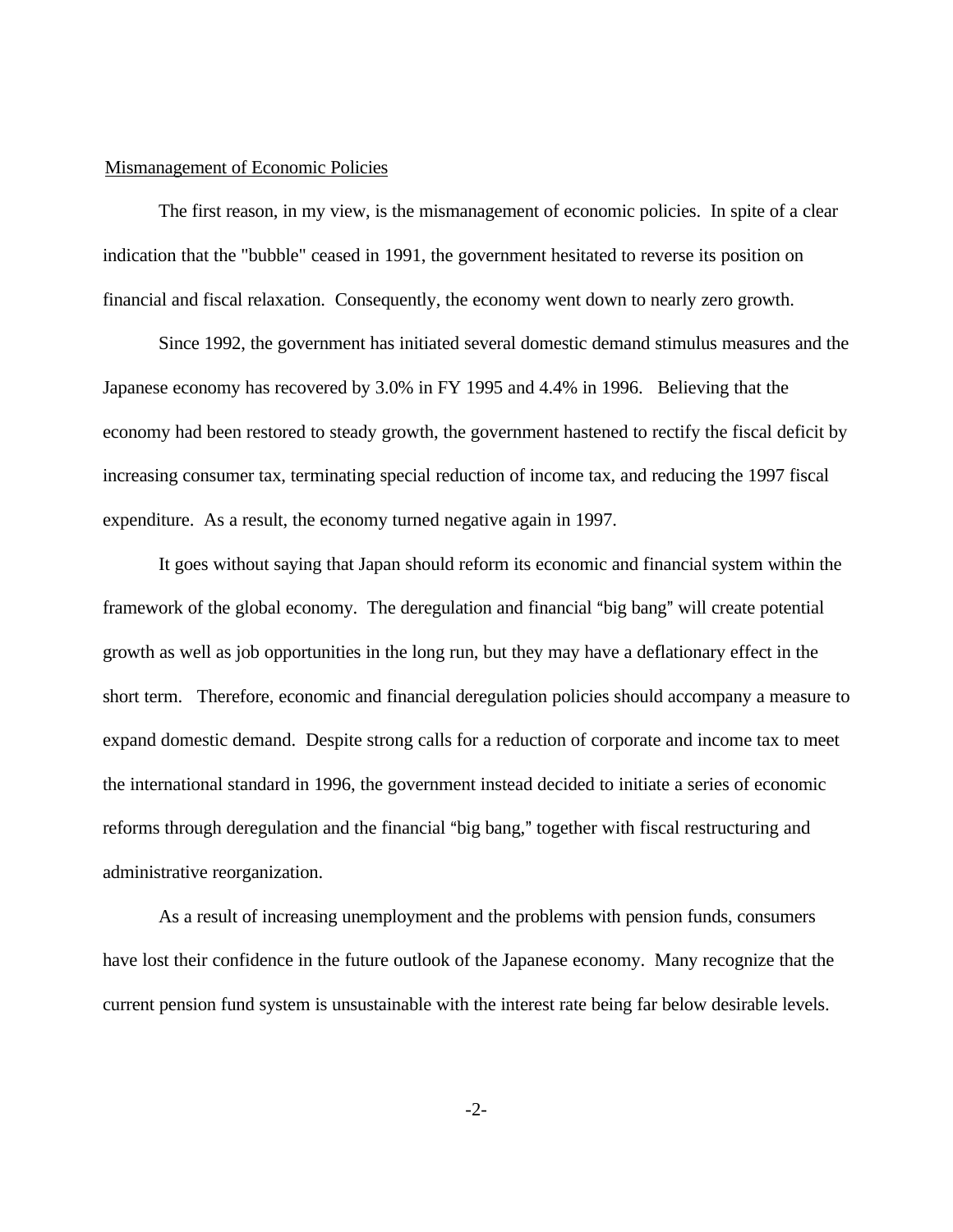In addition, Japan will become the most aged society in the world in the near future. Yet, the government and legislators put off serious policy review on the pension policy.

#### Delay of Economic Reform

The second reason is the delay in reforming the economic system, which deepens the gap between business and economic environments and the international standard. In the 1980s, the U.S. and European countries vigorously promoted deregulation to nurture their competitiveness and to explore new frontiers. In comparison, the Japanese industries were enjoying an asset inflation and neglected to promote competitive capacity-building. Japan's regulated market became less attractive to international business. The Japanese government finally initiated "deregulation" and "reregulation" at the outset of the 1990s and gradually advanced them in the recent years, although it was delayed for a decade compared to those of the U.S. and most European countries.

The "convoy system" of the Japanese financial sector was preserved until recently, and the Tokyo money market has lost foreign dealers' interests. The financial "big bang" is now in full swing to make the Japanese financial market similar to those of London and New York by 2001. At the request of the business community, a review of the tax system to meet the international standard has progressed in increments, but is only half complete. These situations have led to a high cost industrial structure which may decrease expected profitability and discourage foreign capitals investment in the Japanese market.

# Weak Entrepreneurial Spirit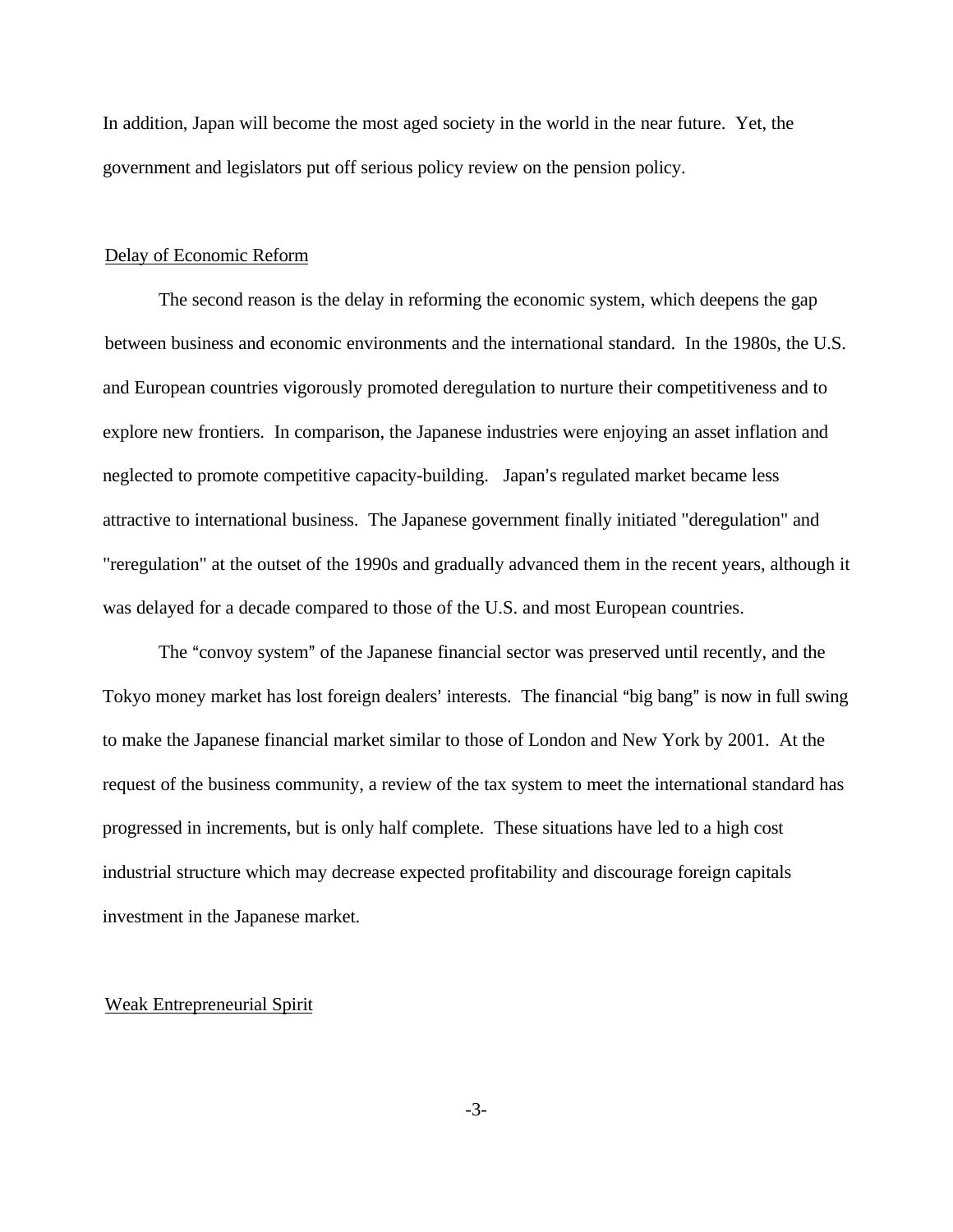The third explanation is a lack of entrepreneurial spirit among business leaders toward restructuring to meet the challenges posed by global mega-competition. Japanese business leaders are inclined to "yokonarabi" (herd instinct) without self-governed responsibility and self-support. Judging from post-"bubble" history, it seems to me that business leaders have favored governmental leadership over any drastic self-initiating steps toward slimming down and opening new frontiers.

 Information technology should play a key role to improve the efficacy of business operation and establish effective strategies. However, Japanese business leaders are less enthusiastic in applying the information system than their American and European counterparts.

 European and American corporations are promoting mergers and acquisitions across the Atlantic to improve their competitive capacities in Euroland, the globalized financial market, the automobile industry, petroleum, the media and so forth. In Japan, however, it is a recent phenomena that business leaders are coming to undertake these types of restructuring measures.

 In the U.S., the venture business has become very active in the 1980s. They generate a dynamic economy and employment opportunities. Japanese venture business has not yet emerged to boom due to the lack of incentive-oriented measures in the areas of tax, financing and business education.

## Financial Instability

The fourth reason stems from the instability of Japan's financial system, accompanied by a credit crunch. Japan experienced enormous asset inflation between 1988 and 1990. The result was a delay in policy changes toward a tighter financial system. Following the long-awaited tightening of monetary policies (a much later stage), land and stock prices dropped dramatically. Real estate

-4-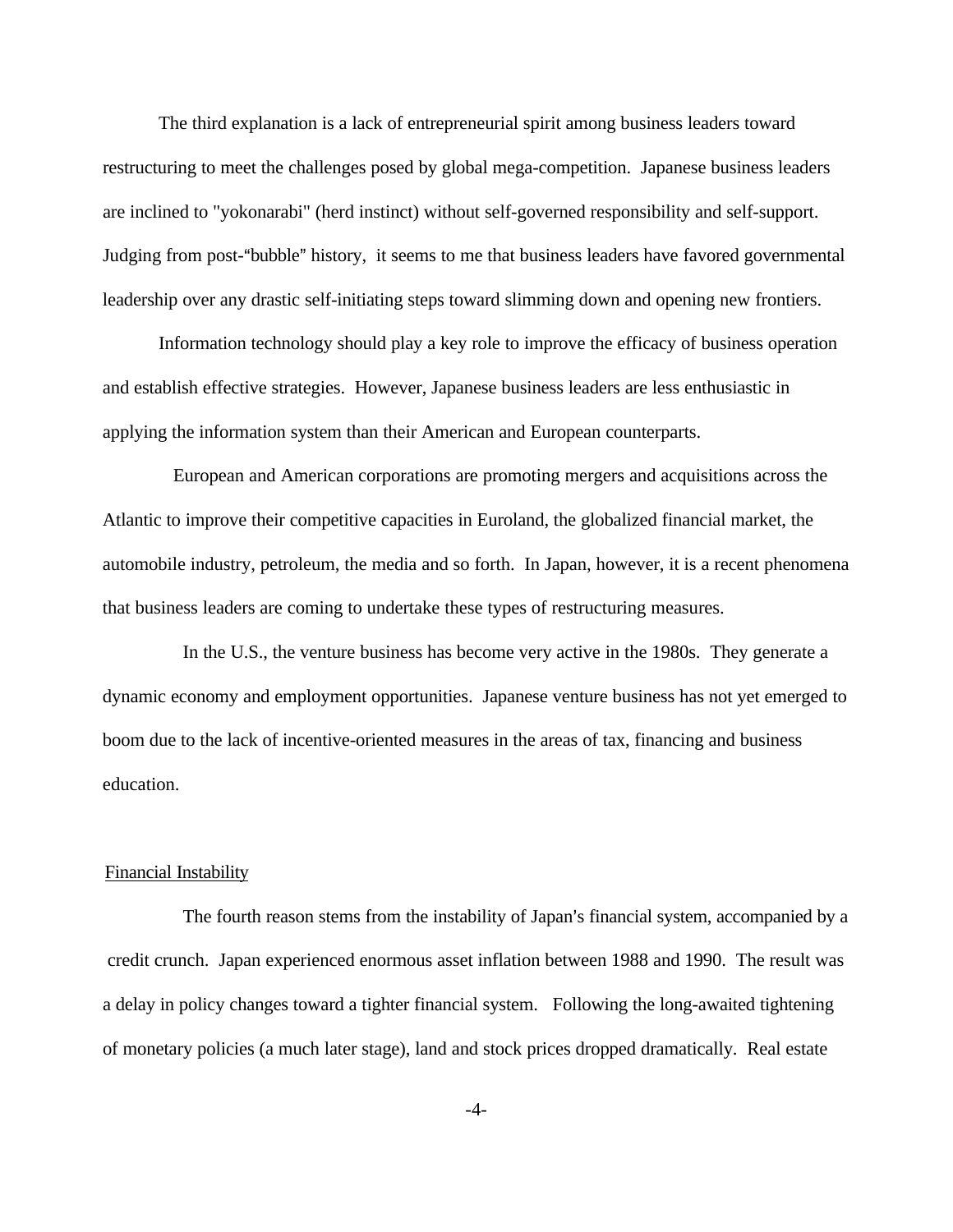prices in commercial areas declined to half of the pre-bubble level, and the stock price dropped to one-third of the bubble's peak level. The monetary loss from the land price crash totaled 730 trillion yen, while the drop in stock prices were estimated at 560 trillion yen.

Consequently, banks and financial institutions accumulated a large volume of bad loans, many of which suffered from non-performing assets. The total amount of bad loans is estimated to be 100 trillion yet.

## **II. Government Measures to Cut off the Deflationary Trend**

#### The Gap Between Supply and Demand

The gap between supply and demand is estimated to be 30 trillion yen, 6 % of the GDP. Personal consumption, which occupies 60% of the GDP, remains considerably weak and is shrinking further into FY 1998 and 1999, although the government anticipates a slight increase of 0.4% in FY 1999. I am afraid that the unemployment rate which currently stands at 4.4% will increase to 5% because many enterprises will promote restructuring by streamlining this year to restore profitability. This trend will result in lower consumption and higher savings.

Commercial housing construction decreased by about 15% in FY 1997 and by 10% in FY 1998, but I expect it will turn positive by several percentages this fiscal year. Due to a decrease in domestic and external demand, the current production level is 10% lower than the previous year. As a consequence, I predict that overall investment will decrease by 10% in FY 1998 and 5% in FY 1999.

The external demand will stagnate. Although the export demand in the U.S. and European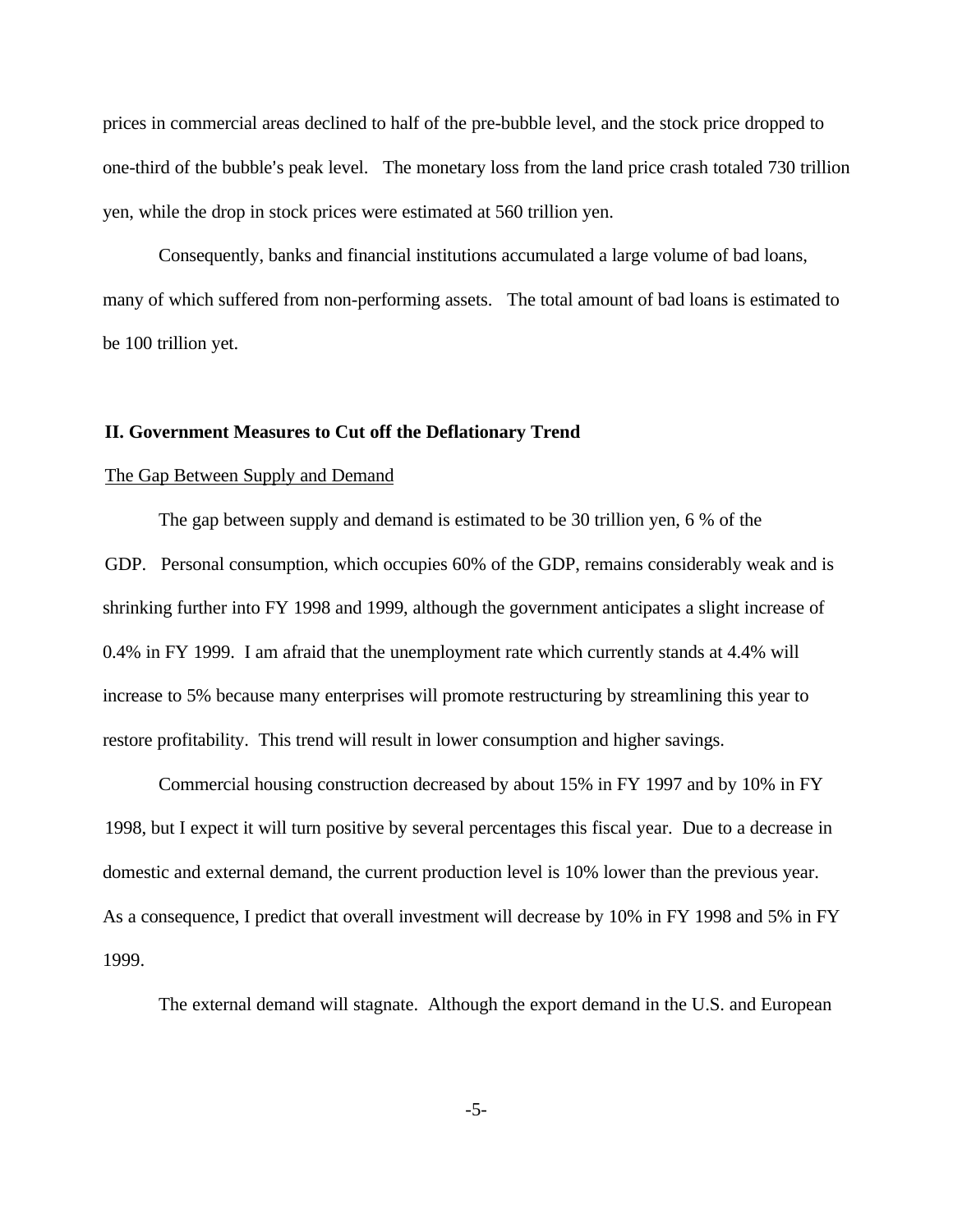Union will be relatively strong, their exports to Asia will continue to decrease. In addition, the strong yen will weaken external demand.

#### Domestic Demand Stimulus Measures

The economic difficulties the Japanese government is facing is as hard to untie as the Godian knot. The knot emerged from a huge gap between supply and demand, financial deterioration, the declining confidence of people, and an extended fiscal deficit. In my view, the way to cut off the Godian knot is to restore domestic demand through any possible means.

The Obuchi Cabinet, taking office last July, has made vigorous efforts to revitalize the economy. It decided on a stimulus package in the amount of 23.9 trillion yen, an amount equivalent to 5% of the GDP last November, and drafted the national budget for FY 1999 with an increase of 5.3% in regular expenditure, which includes a 10.5% increase in the public infrastructure to achieve  $0.5\%$  growth in FY 1999. These measures symbolize the Cabinet's strong political will to turn the economy into positive growth.

The cabinet also decided on a tax reform in reduction of 9 trillion yen (2% of GDP) tax income. Income tax was reduced by 4 trillion yen and the maximum rate of both national and local income tax was decreased from 65% to 50%. This reduction is expected to pump up personal consumption and to stimulate a general work spirit. Tax incentives to encourage housing construction were also remarkably expanded.

Furthermore, the government decided to lower the effective rate of combined national and local corporate tax from 46.36% to 40.87% in the amount of 2.4% trillion yen (0.4% of GDP).

-6-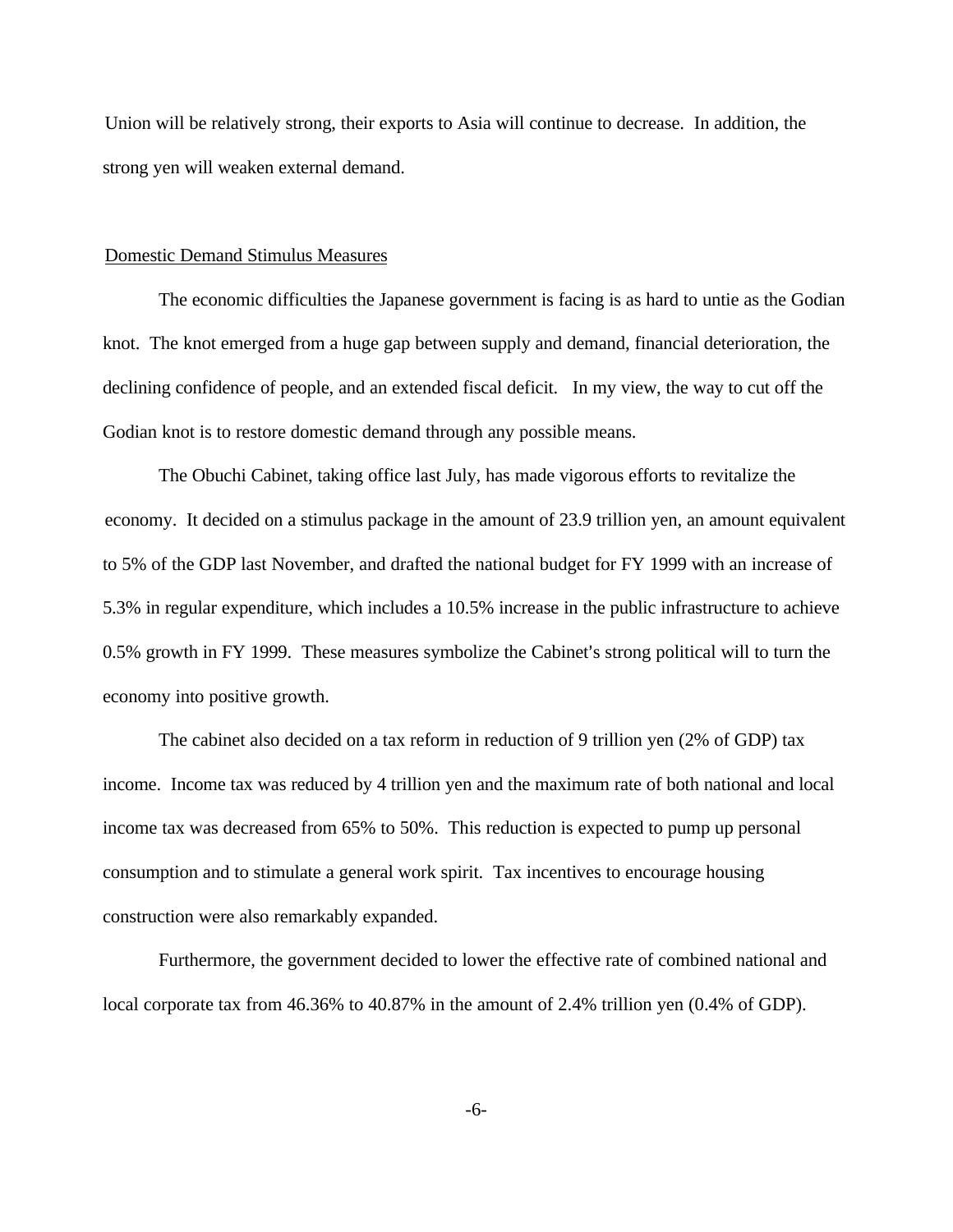Through these tax reforms and reductions, the government expects to cut tax burdens down to the international average of industrialized countries.

In parallel, the decision-making process on the national budget and tax reform took structural issues into consideration. The government increased the budget on basic research and development by 8.1%, and information equipment, such as computers, digital copies, and digital button telephones will depreciate immediately, if they are less than 1 million yen. In an effort to encourage the use of efficient and low pollution automobiles, the tax for passenger cars and similar kinds of trucks are to be lowered.

In order to promote the internationalization of the Japanese yen, the government introduced the open tender system for short-term bonds, which is a special exemption from interest tax on government bonds for non-residents. The government has also decided to abolish the securities transaction tax and to introduce a consolidated tax system in 2001.

# Reconstruction of the Financial System

The government and legislators spent a long time solving the issues of bad loans and implementing procedures to reconstruct the financial system. Finally, nine laws passed through the Parliament, the main ones of which were "The Law Concerning Emergency Measures for the Revitalization of the Functions of the Financial System" and the "Financial Function Early Strengthening Law." The first bill provides procedures to deal with collapsed financial institutions under governmental control. The latter is designed to inject public funds into financial institutions to strengthen the equity. The government allotted 60 trillion yen for these measures.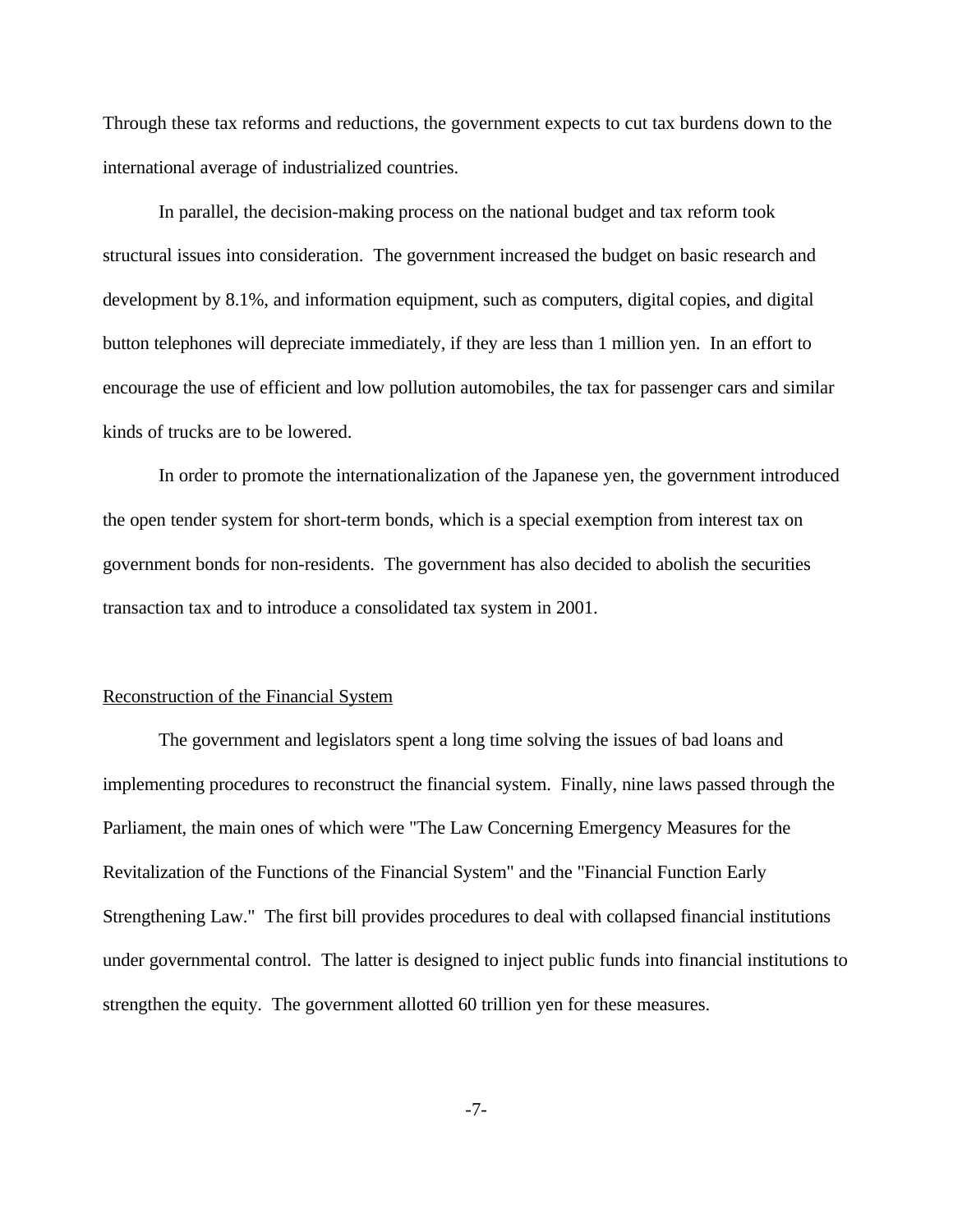The Financial Control Agency clearly announced that bad loans should be settled by the end of March and that the financial situation of banks can be expected to be sound by 2001. Two big banks were replaced under government control last year by the former law after their collapse, and about 15 big banks decided to utilize the capital injections made possible by the latter law.

In order to improve their financial situations, many commercial banks have tried restructuring by trimming their work forces and closing inefficient offices. Some of them tried to form alliances with others and increased paid up capital on a private basis.

The government also decided to increase loans from governmental financial institutions to middle and small-sized enterprises to protect them from the credit crunch. I believe, owing to the newly established scheme, that the financial situation can escape the worst situation.

Of course, there remain several uncertain factors in the Japanese economy. Recently, the interest rate of long-term credit has been gradually rising from the insurance of a large amount of government bonds. Since the yen has been fluctuating against the US dollar, it is feared that a strong yen will offset the demand created by the stimulus packages. Japan's stock market remains unstable with unclear conditions, including the trend in the New York market.

# **Observations**

I am confident that these drastic fiscal stimulations will bring the economy to zero or positive growth this year. Actually, good signs are already appearing. The construction of a public infrastructure has started operations, and sales of personal computers, light automobiles, and some types of household electric appliances are gradually recovering.

-8-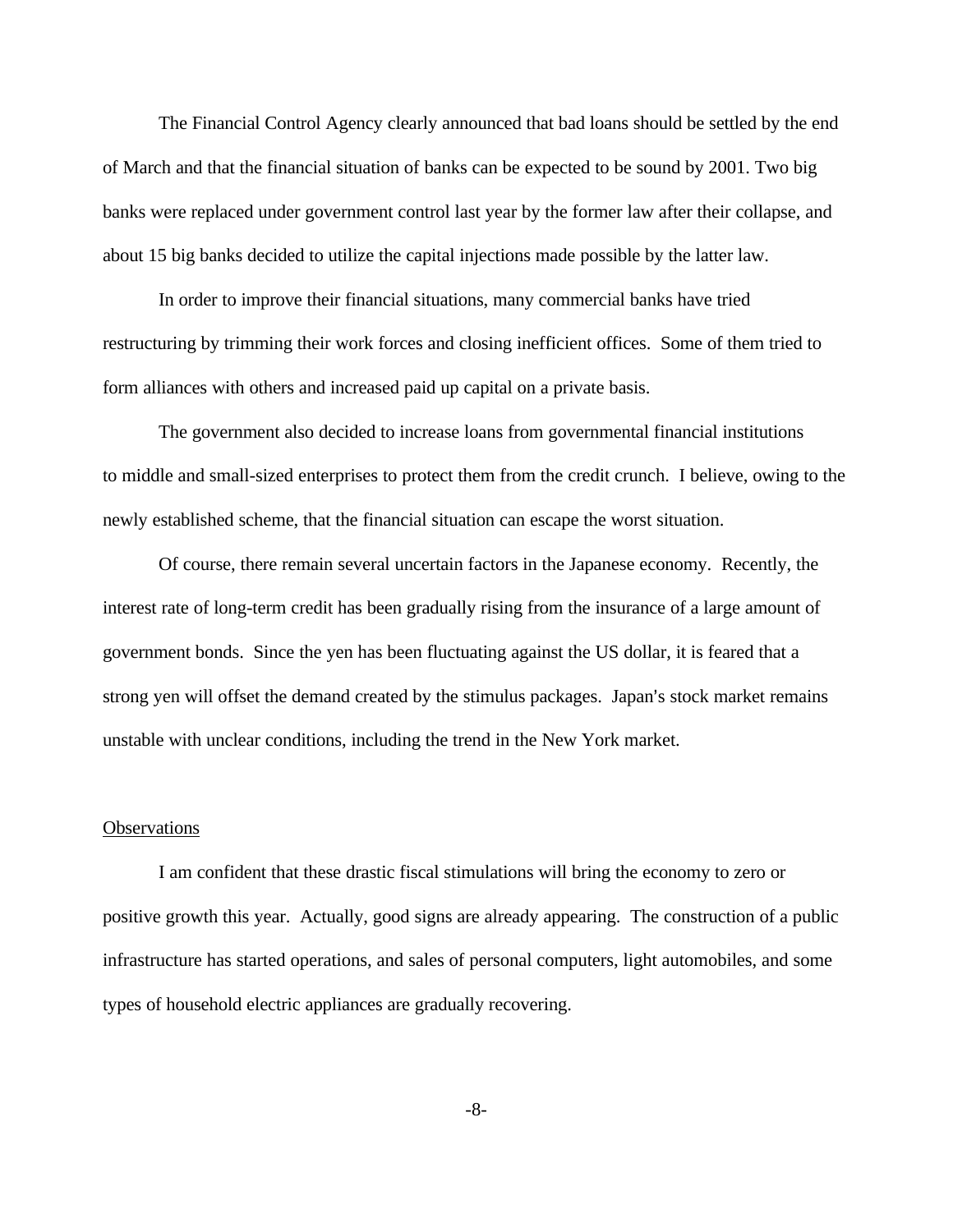Since last October, house construction began to recover. However, private investment will still remain weak for another year, except for information facilities. I predict that the Japanese will crawl on the bottom of the pan for another half-year because the supply and demand gap will remain large for the time being, but the growth rate will be positive in FY 1999.

Recently, business executives are vigorously restructuring their businesses by reducing idle workers and production facilities, using newly introduced holding companies and promoting mergers and alliances. I assume business profitability will recover earlier then expected. Whether those expenditures will trigger cyclical and continuous growth depends on how business will acquire sustained growth.

Through the above mentioned measures, the fiscal deficit will increase, reaching 9.2% of GDP this fiscal year. For the time being, Japan should concentrate on stopping the deflationary spiral, and the government should illustrate the map for reducing the fiscal deficit in the future.

## **III. The Restructuring of the Japanese Economic Model**

## Characteristics of the Traditional Japanese Model

There is the view that Japan's prolonged economic recession and Asian currency crisis are symbolic of Japan's traditional economic model falling behind the times. Actually, now, Japan is forced to meet the challenge of a globalized economy by coming up with a new economic model.

The Japanese economic model has matured gradually through the process of postwar reconstruction and ensuing high economic growth. One of its characteristics is a mixed economy. Economic principle is, of course, based on market economy, but the government has regulated the economy comparatively more broadly than any Western country has. For instance, although the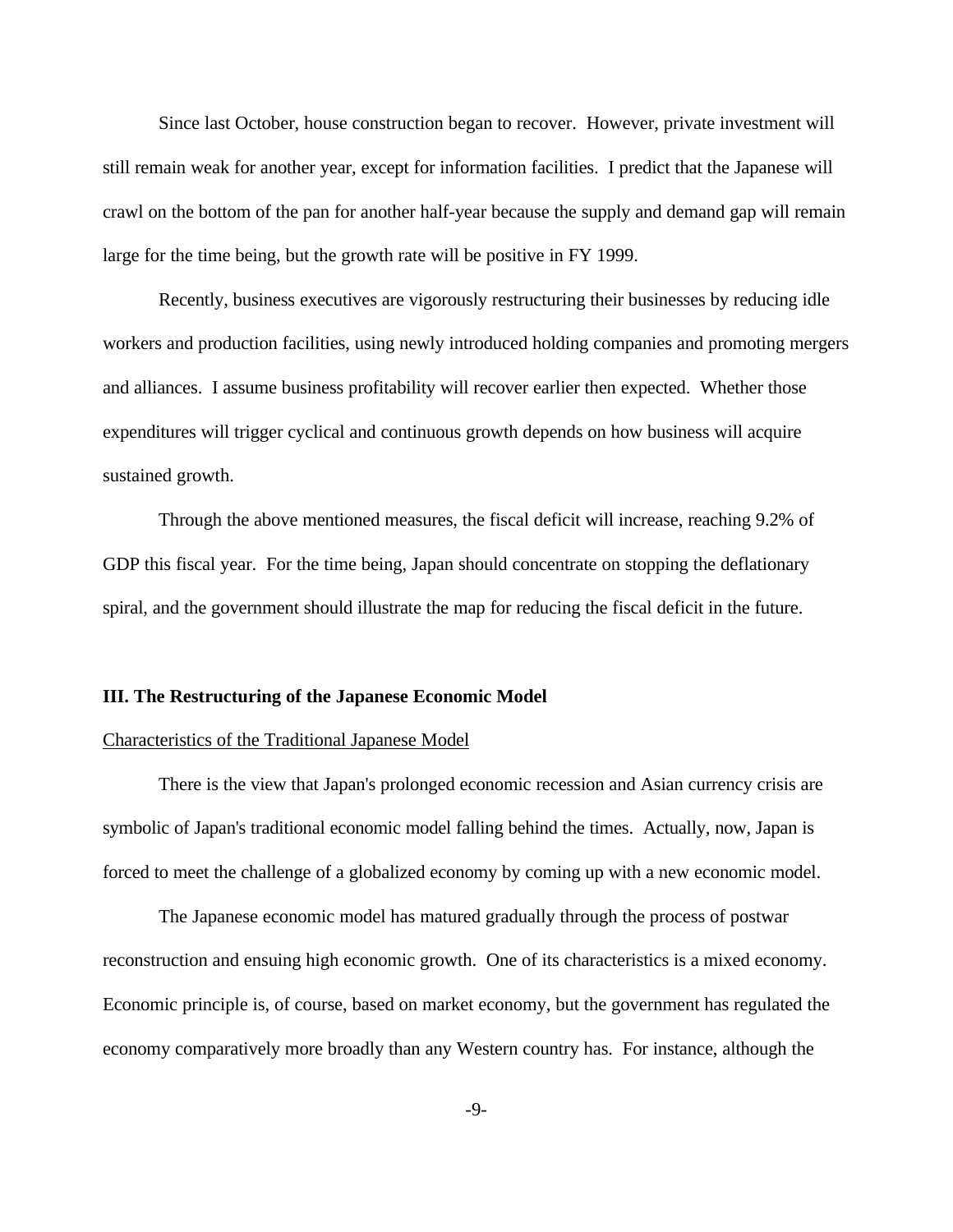external trade of goods has been widely liberalized, the financial, securities and distribution fields have been protected by governmental regulations only until recently.

Close interdependent relations between financial institutions and industrial corporations is another example. At the time of the postwar recovery when funds were short, financial institutions played a key role in supplying funds to the industrial sector. During the high-growth period, we often saw cases where these relations were strengthened through stock crossholdings and a "main bank" system.

At that time, decision-making depended on the so-called "iron triangle" of the governing party, the administration and the private sector. This has often been criticized abroad for the lack of transparency and accountability.

Next, companies assumed influential positions in social activities. The lifetime employment system and the tax-withholding system are symbolic examples. These systems helped maintain stable relations between management and labor, and people tended to rely on their companies.

Common thinking or a sense of egalitarianism has spread among the Japanese. After World War II, Japanese were thinking, "We're worried about being unequal, not about being poor". In response, the government adopted a sharply progressive taxation system for income tax and a standardized education policy designed to prevent dropouts. It strengthened the people's sense of uniformity but discouraged them from challenging new fields.

The "yokonarabi" (herd instinct) idea also has prevailed in the business sector. They placed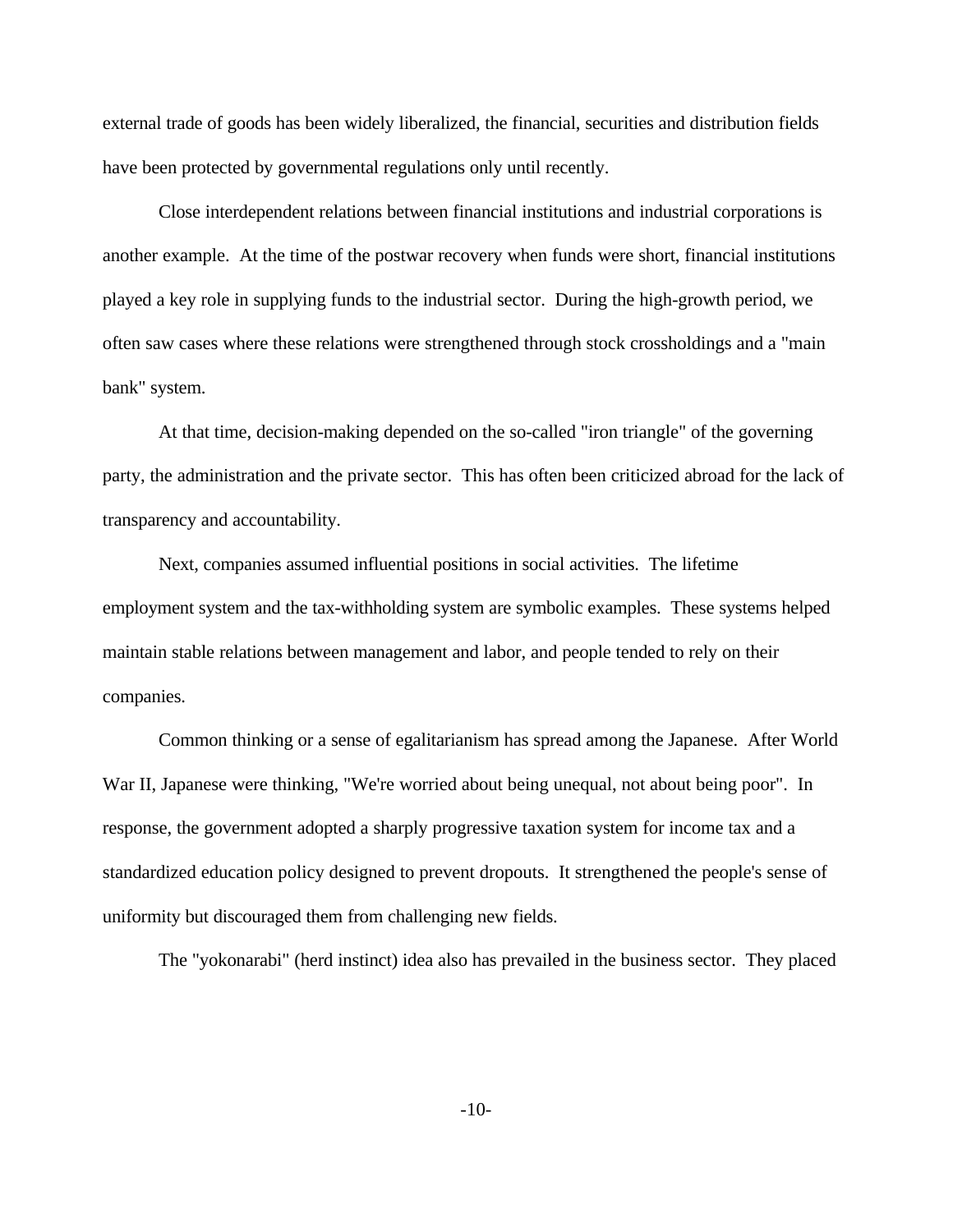a great deal of importance on the views and instructions of the government and the opinions of leaders in the industry. The financial sector, specifically, is strongly regulated, a practice commonly called a "convoy" system.

Because of these features, a unique corporate management style was formed. Business executives usually placed priority on expanding market shares. They endeavored to maintain a stable relationship with major stockholders, main banks, large customers and labor unions. Regarding employees as important assets, they adopted a lifetime employment system, seniority-based wage system and in-house education and welfare facilities.

They have maintained competitiveness by process innovation rather than product innovation. Their collective decision-making has been done on a from-the-bottom-up bases with emphasis on team spirit. This has been beneficial by ensuring information sharing among workers, but the downside is the slow decision-making process.

# Program for Structural Reform

The advance of information and telecommunication technology enables enterprises to transcend the barrier of "distance" and "time" and create many business opportunities.

Businesses may move with relative ease to a more attractive market. If any country seeks to attract foreign investment, it has no choice but to adjust its market conditions and trading system to the global standard. Intervention by the government in the market must be minimized to ensure a rational distribution of resources. This is why Japan is now proceeding with deregulation and the Big Bang of its financial markets.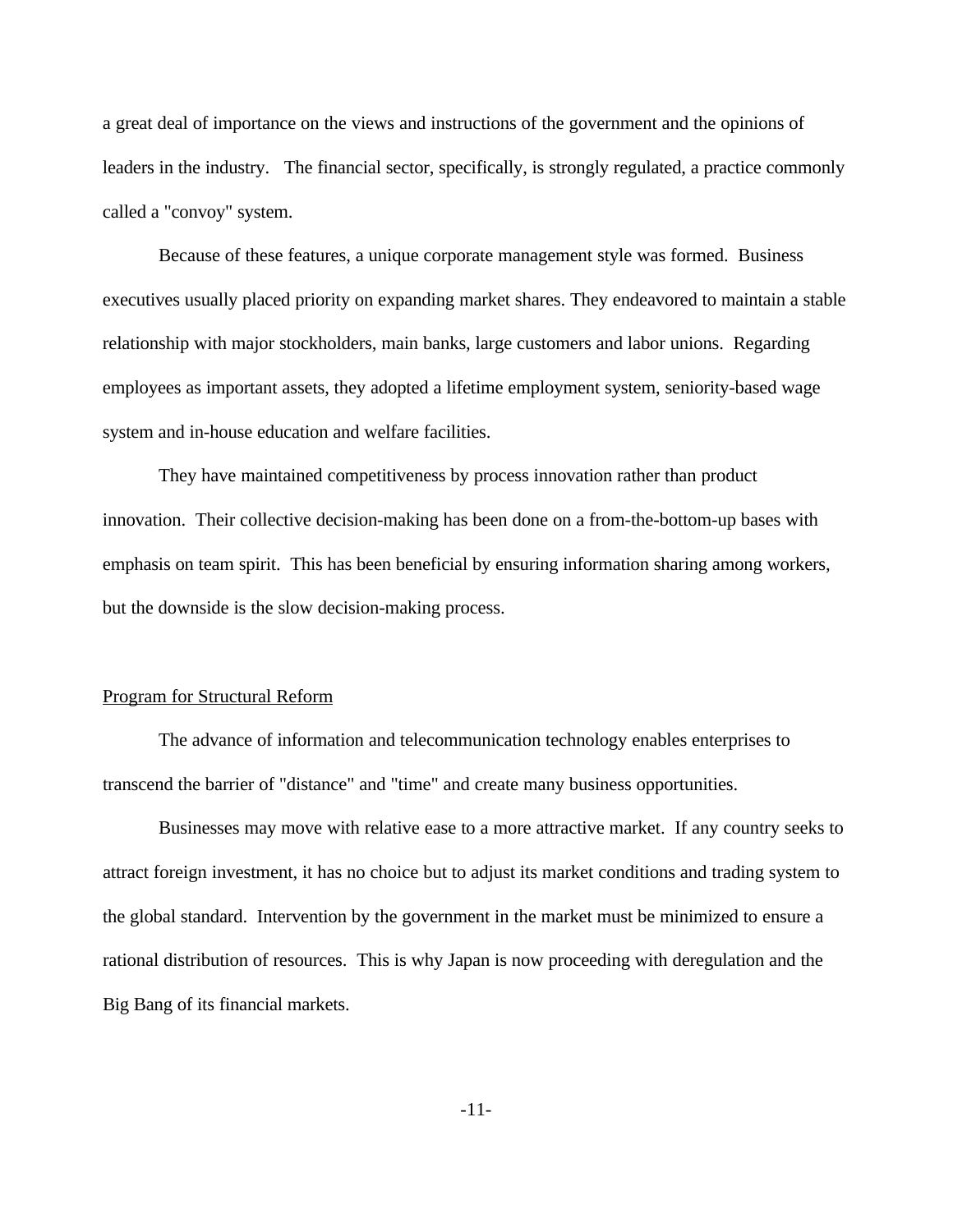Reform is quite essential to reduce high costs, to encourage creativity, and to accelerate new business formation and development of new technologies. The Japanese government adopted a comprehensive "Program for Economic Structural Reform" in December 1996. It envisions major changes by FY 2001, through "supply side" reforms designed to create greater efficiencies and a low-cost business environment. It includes a program to eliminate regulatory rigidities that have prevented Japan from achieving global competitiveness, harmonizing taxation with international standards and challenges for the development of high technology and soft power including information systems. As I said earlier, to offset the deflationary influence of supply-side reform, the Japanese government has adopted several stimulus packages.

We realize the road ahead will not be easy. Industries need to be restructured, inefficient enterprises closed and workers retrained. Already, however, industrial sectors are in the midst of drastic transformations that promise to greatly enhance Japan's potential.

## The Japanese Economic Model Is Still Valuable

Now we must ask ourselves, is the Japanese system facing the scrap heap? Is the Western model superior? The market framework will naturally become globalized in the information age. Even domestic rules such as competition, accounting, inspection and certification should be harmonized, since common international standards would be beneficial for business operations. However, companies may operate with different strategies and cultural characteristics. Japan's corporate culture still has significant advantages in the age of the global economy.

The first positive feature is that companies in Japan tend to respect human resources and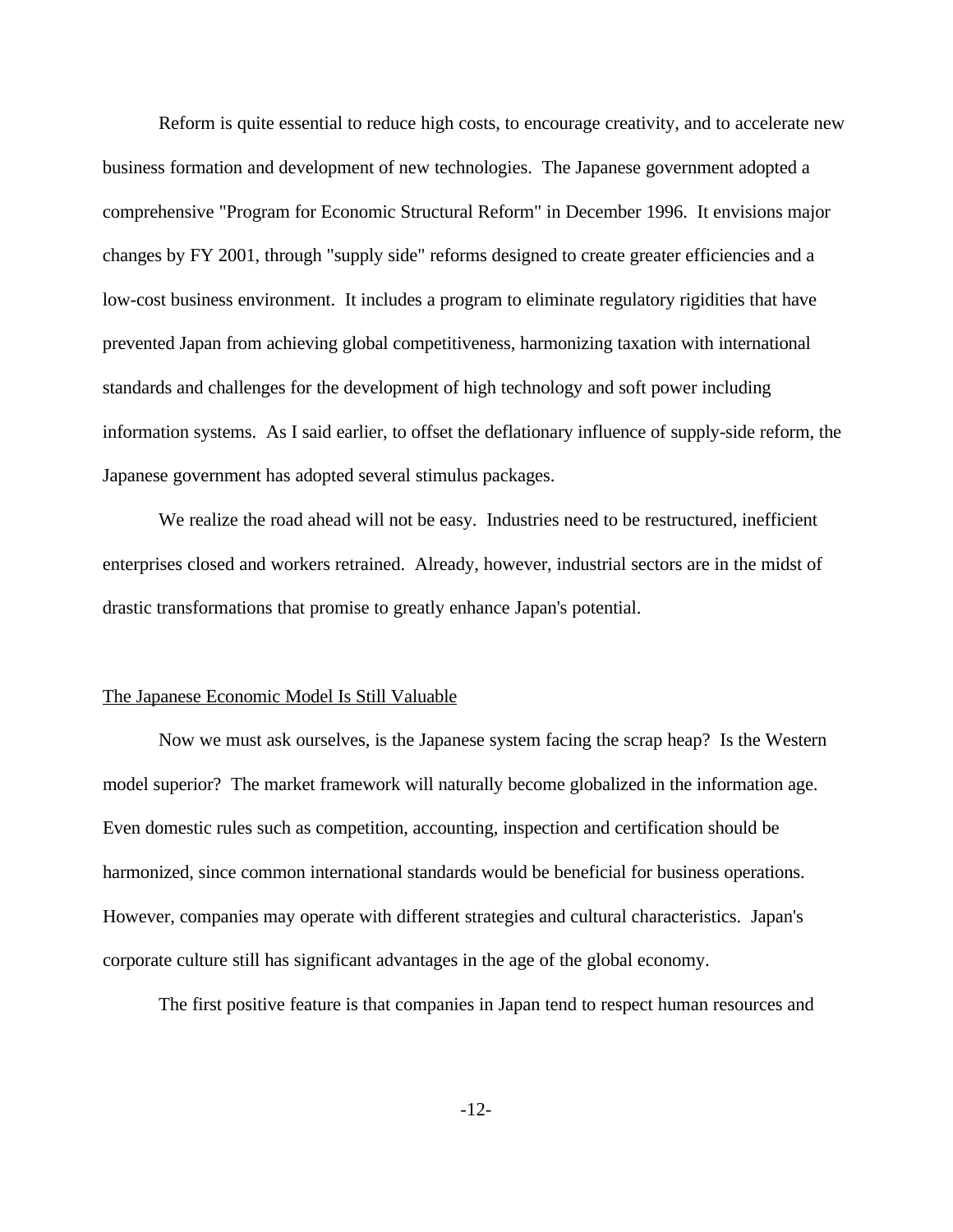organizational harmony. As manpower is a source of creativity, Japanese executives have given priority on heightening it. Hence the employees feel satisfied and fulfilled in their work. If a Japanese company treats its employee as just one part of the production process, it will fail to cultivate the creative core of its success.

Each individual should also be devoted to teamwork in gaining knowledge and integrating new technologies and expertise. The value placed on respect for teamwork will contribute to innovation.

The second positive feature is that companies tend to take long-term strategies. U.S. management leans toward short-term profit and high stock prices. Japan's management also needs to focus more on increasing profit rather than expanding market share. An ideal way to switch to this focus is through the long-term strategies that have been cultivated in Japan.

To keep in step with the changing market conditions brought about by globalization, the company should be constantly upgrading technological ability, and reforming management resources. The long-term strategy should facilitate these changes at a lower cost.

The third advantage of the Japanese system is that companies keep in creative contact and mutual trust with related industries. Sometimes, the business links between assembling companies and parts suppliers --- *keiretsu* ---were criticized by U.S. manufacturers, who complained that they hindered imports into Japan, but now they recognize the advantages.

Cozy, traditional business affiliations that unfairly avoid competition must be scrapped. But creative and trusting relationships between enterprises for the improvement of products must be permitted to continue to make Japan's economy dynamic. The mutual trust among enterprises is a powerful factor in favor of the Japanese economic model.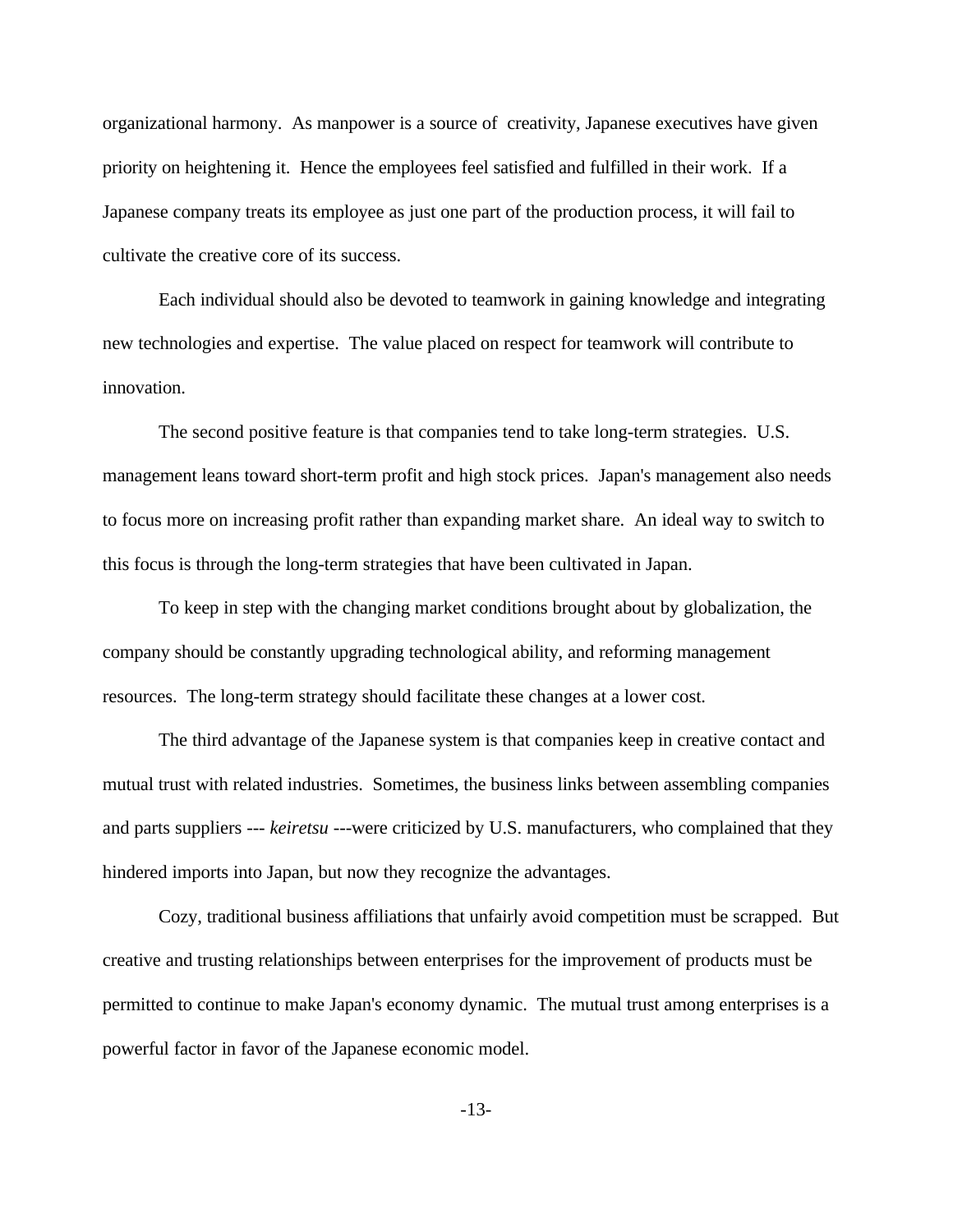## Favorable Fundamentals

I should also emphasize that Japan still maintains favorable economic fundamentals. First, Japan continues to perform well in terms of basic macro economy. Japan has the second largest economy in the scale of \$5 trillion USD of GDP, which is equivalent to six times bigger than that of China, as well as the current annual account surplus in \$160 billion USD, the foreign reserve in \$210 billion USD, personal finance assets in \$1200 trillion USD, and the net external assets in 100 trillion yen. If we compare these figures with those of U.S., you will notice that the Japanese economy still has potential.

Second, Japan is making large investments in research and development (R&D).

Japan's GDP ratio in R&D was 2.96% in 1996, the highest among advanced countries-compared to 2.55% in the U.S., 2.28% in Germany, 2.34% in France and 2.05% in the UK. Among the top ten companies who filed patent acquisition in the U.S., six of them were Japanese firms.

Japanese enterprises are considered to be inferior to U.S. companies in the development and designing of information technology, as well as large scale systems such as space development, but have made remarkable success in intelligent manufacturing systems, precision processing, optelectronics, information standards for transportation systems, color management of displays, printer and digital cameras, mobile office systems, next generation display systems, and fine ceramics.

Finally, Japanese industry maintains ecological and energy efficiency. Japanese businesses are making great efforts to reduce CO2 emissions set by Kyoto protocol in December 1997. Voluntary action plans are being made, including setting numerical goals of reduction of CO2 emission, and increasing energy efficiency for technological development. For example, an automotive manufacturer successfully developed the so-called "Hybrid Car" which combines the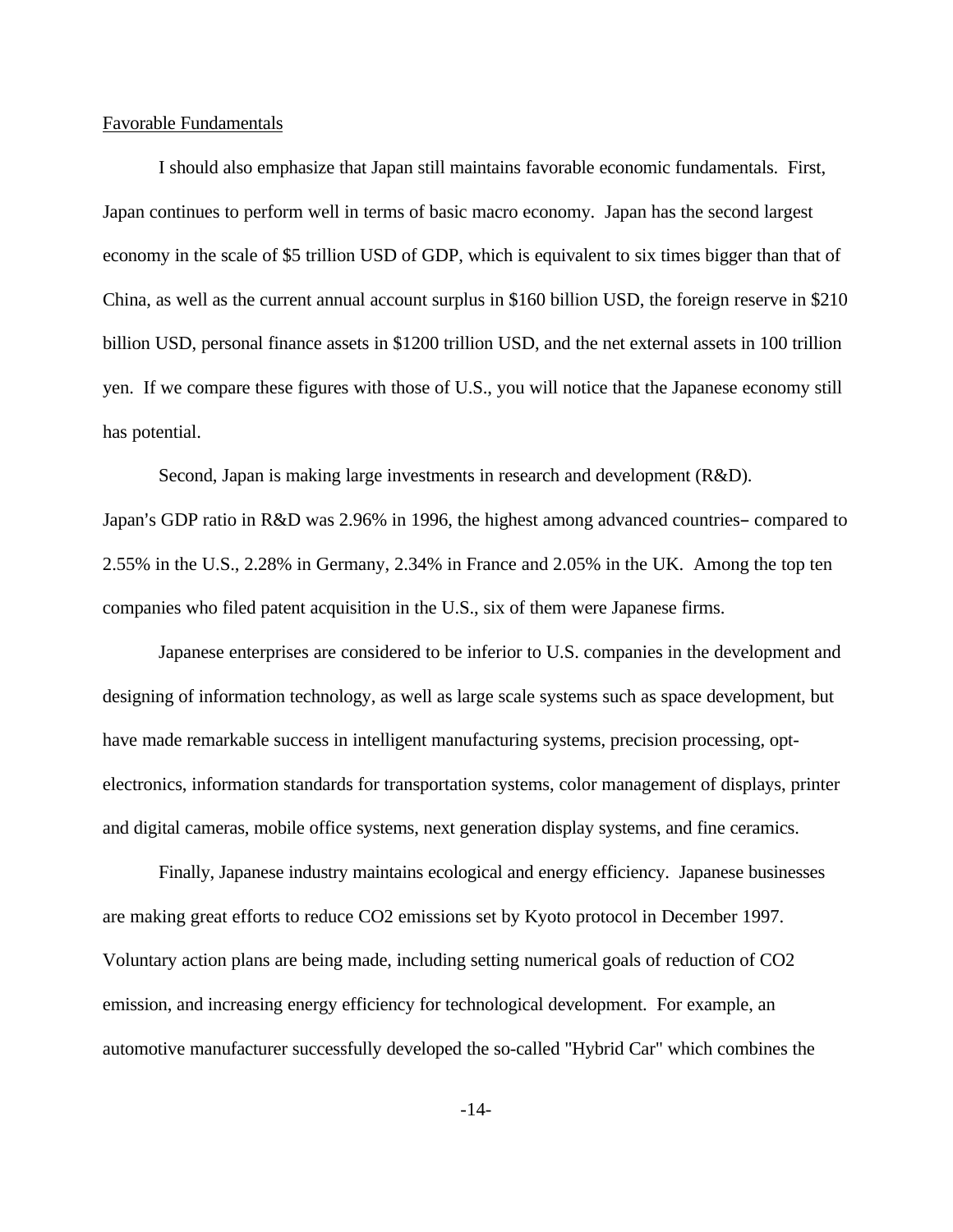gasoline engine and an electric dynamo, expanding their sales. Another automotive manufacturer is developing "3-litre car" which runs 100 km with 3 litres of gasoline. The manufacturer will put it in U.S., Europe and Japanese markets in 1999 or 2000.

Manufacturers of household electric appliances are making vigorous efforts to develop more energy efficient products according to the "top runner system" set by "the law to rationalize energy." This means the manufacturers should improve the energy efficiency of their products.

## **IV. The Asian Currency Crisis and Japan's Contribution**

#### Lessons for the Asian Currency Crisis

With the emergence of currency crises in mid-1997, Asian economies suddenly began to nose-dive. Currency crises, in my view, were caused by a combination of dollar-linked monetary policy, asset inflation as a result of excessive capital inflow, account deficit expansion, a fragile financial system, lack of market transparency, overstretched production facilities, and weak support from ancillary industries.

The currency crisis has provided various important lessons to Asian countries. The first lesson is to manage economic policies in coordinated, careful and efficient ways to maintain sound economic fundamentals. Asian countries overestimated their growth potentials in the first half of the 1990s and tended to introduce large amounts of foreign capital while neglecting appropriate counter-measures against excess liquidity. These countries are examining how to deal with speculative short-term capital and are keenly watching the outcome of Malaysia's revived fixed exchange rate system.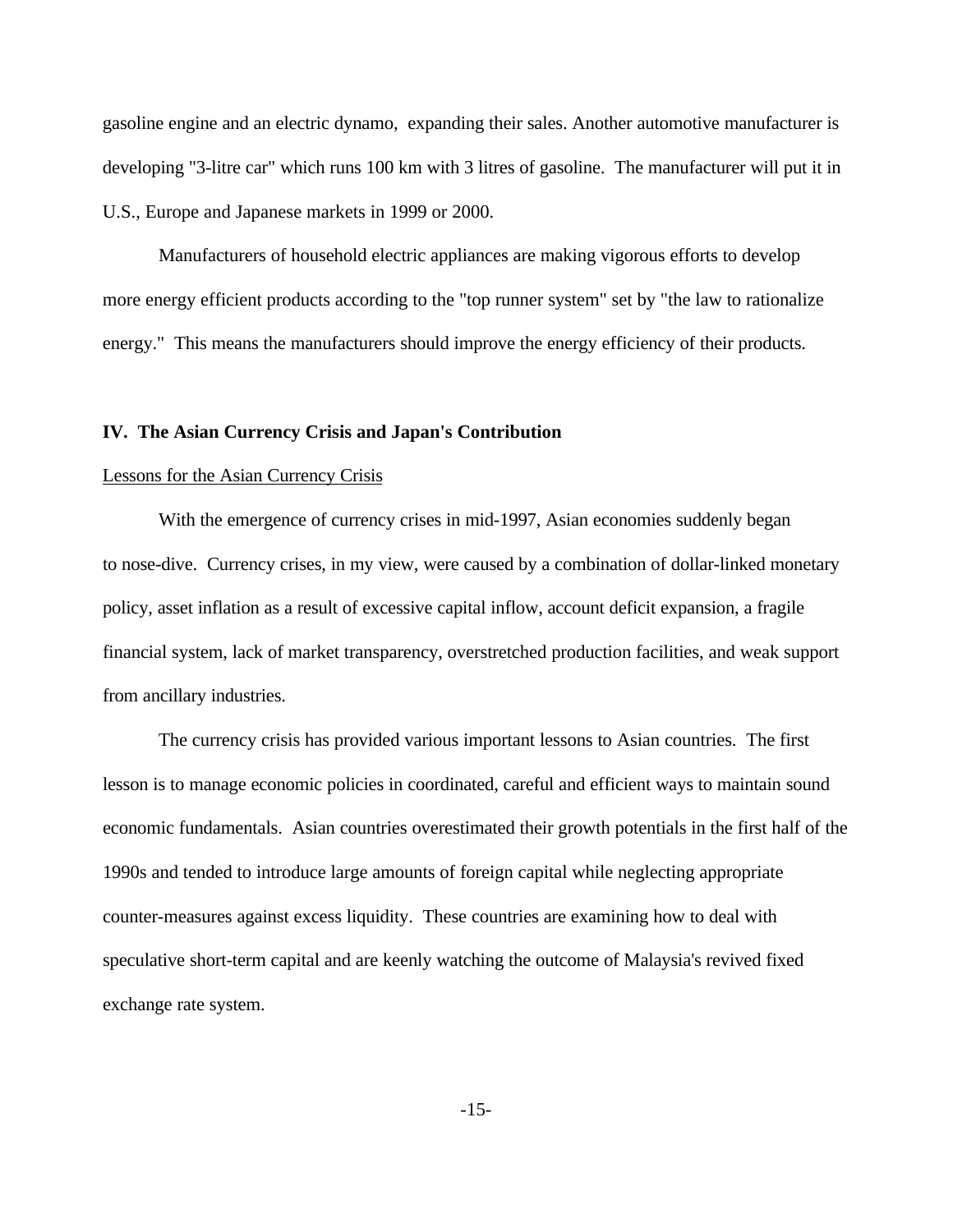The second is to strengthen the coordination of economic policies among countries in the region. Asian countries, recognizing the fact that the these kinds of crises have a quick contagion in the globalized economy, are assiduously making efforts to strengthen a cooperative scheme by exchanging relevant financial and economic information and coordinating macro economic policies in financial areas.

The third is to reform trade and industrial structures. The currency crisis demonstrated the weakness of trade and industrial structure. Asian countries have succeeded export-oriented industrialization. For example, while the world export expanded 2.9 times between 1980 and 1996, the export of East Asia grew by 5.5 times. With regard to the rate of export GDP, the figure of East Asia was 37% while that of Japan was 8.9%. It signifies the economy is easily influenced by the change in export environment. Furthermore, they heavily focused on foreign investment in "assembling industries" such as personal computers, semi conductors and automobiles, but did not cultivate the parts and components manufacturing sector. The amount of imported capital goods, such as parts and components, versus the amount of exported industrial goods reached approximately 70% in East Asian countries. This means that even if exports increase with a benefit of local currency, import of capital goods would increase accordingly.

Asian countries realized this weak structure which adversely affects the ground of balance of payment, and are now trying to improve the structure by cultivating supporting industries and strengthening their technical capabilities with a view toward securing a stable position in the international market.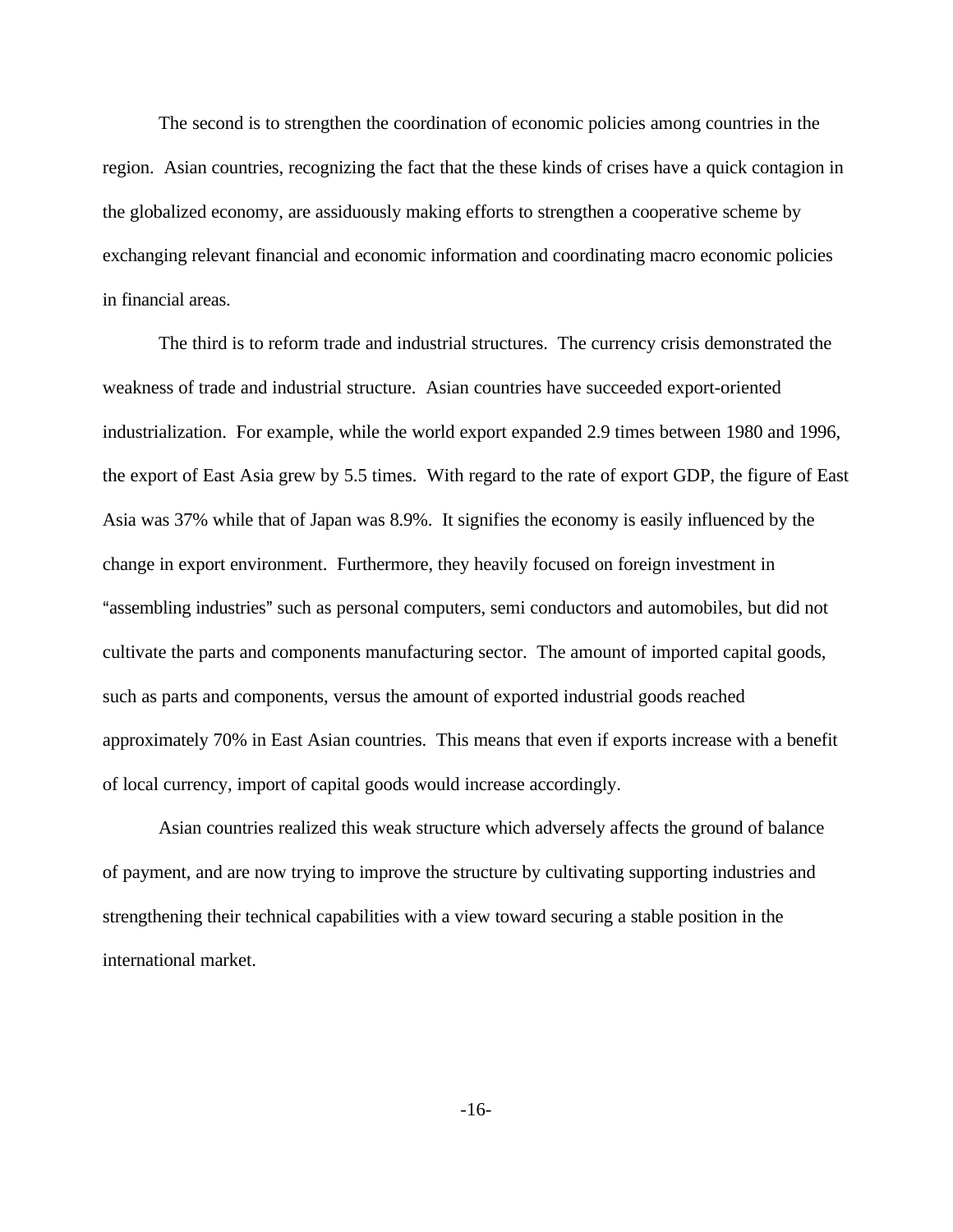## Recovery of Asian Economy

Most Asian economies with a negative growth in 1998 are finally getting out of the worst situations through a series of structural reforms. They have marked trade surplus, and foreign exchange rates against the U.S. dollar have been stabilized. Foreign investment is gradually returning through M&A and increased shares. According to the World Economic Outlook published by IMF, the growth rate of Asian NIES will recover from -2.9% in 1998 to 0.7% in 1999, turning slightly positive, and the growth rate of ASEAN 4 will also recover from -10.4% in 1998 to -0.1% in 1999. Taiwan and China continuously grew by 5-6% in 1998 and 1999. Indonesia, in the wake of political turmoil, however, soured around  $-15\%$  in 1998 and will continue a negative 3-4% growth in 1999.

Asian economies need to overcome several hurdles before they get back on a positive track: bad debts of financial institutions, devaluation and price rise, increased burden caused by debt in foreign currency, and unemployment. However, Asian economies will get back in the growth orbit if leaders of these countries draw appropriate lessons from the current currency crisis, taking the initiative for maintaining political stability, managing macro-economy properly, pushing structural adjustment by making appropriate use of market forces and promoting administrative reform.

## Sources of Asia's Economic Dynamism

Since the mid-1980s, East Asia has played the role of "growth center" in the world economy. The sources of Asian dynamism are traced to high savings and high investment, availability of well-educated labor forces, appropriate use of market mechanisms, incremental liberation of trade and investment, effective introduction of foreign investment and technology,

-17-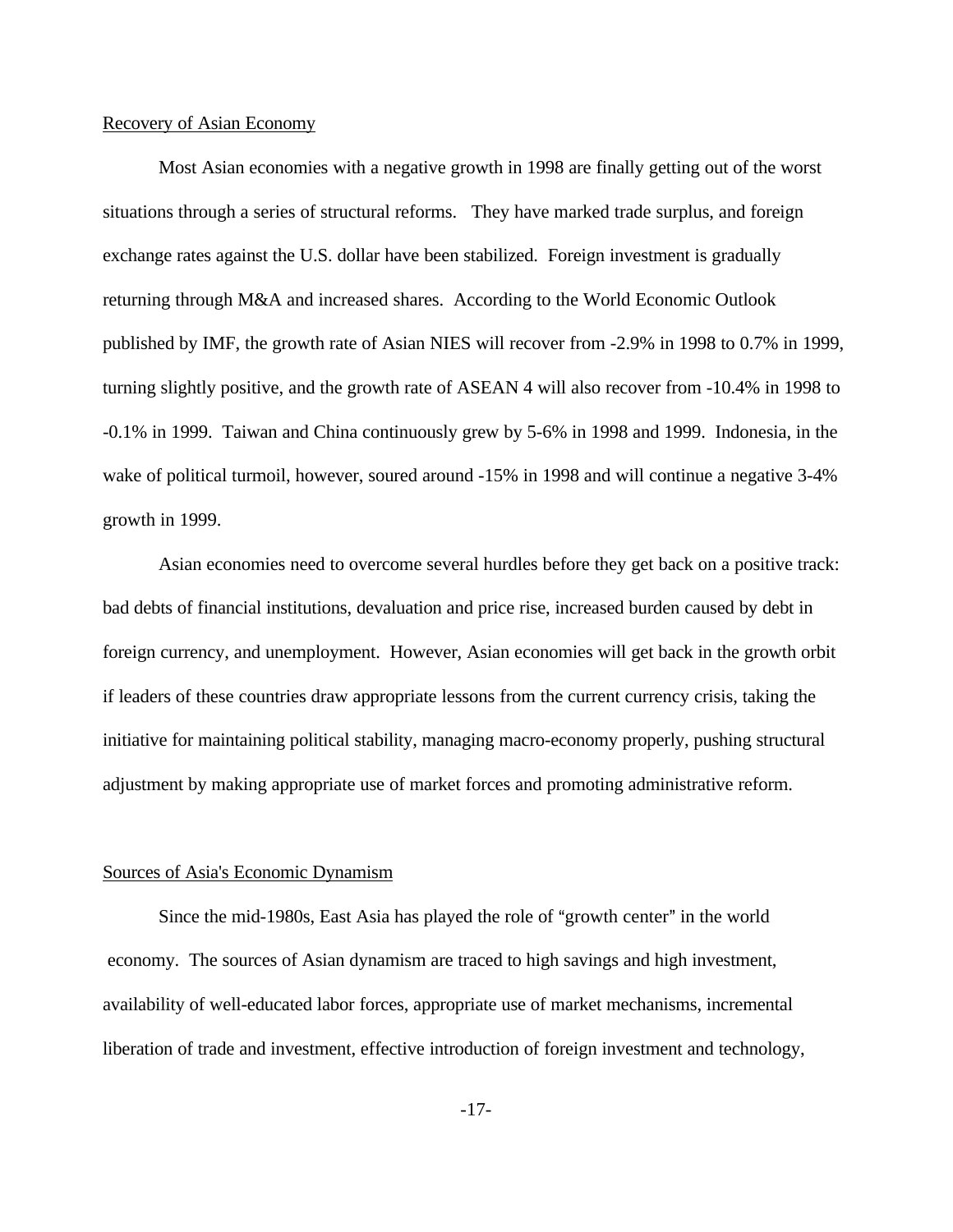existence of large import markets in the United States and Japan, and the expansion of a domestic consumer market with the growing middle class.

I would like to make two comments on these sources of Asian growth. My first comment regards the relationship of savings and investment. The Asian nations have maintained high savings rates. For instance, the savings rate is 40% in China, 35 % in Thailand, and 32% in Indonesia. Throughout Asia, domestic savings alone can support a very decent rate of growth. I would like to point out that if money supply is properly managed, these nations have an internal strength to generate economic growth by several percentages.

My second comment relates to Asian values. The Asian region is characterized by diverse cultural, linguistic, economic backgrounds, and it is very difficult to identify any common feature that would hold Asia together as an economic or cultural sphere. If forced to cite one such common feature, I would choose the pursuit of "modernization" or "de-asianization" as a unifying theme for Asia.

I believe, however, that the three great religions of Buddhism, Confucianism and Islam would share three critical points in common which affect their way of thinking. The first point is tolerance and willingness to accept a wide diversity or pluralism of values. The second is a respect for harmony in the social order. The third is the importance of self-discipline.

Tolerance for diversity or pluralism instills an element of flexibility which will prove to be highly valuable in the process of globalization. This tolerance and flexibility also provides advantages in expansion of its information networks covering the partners with a different sense of values.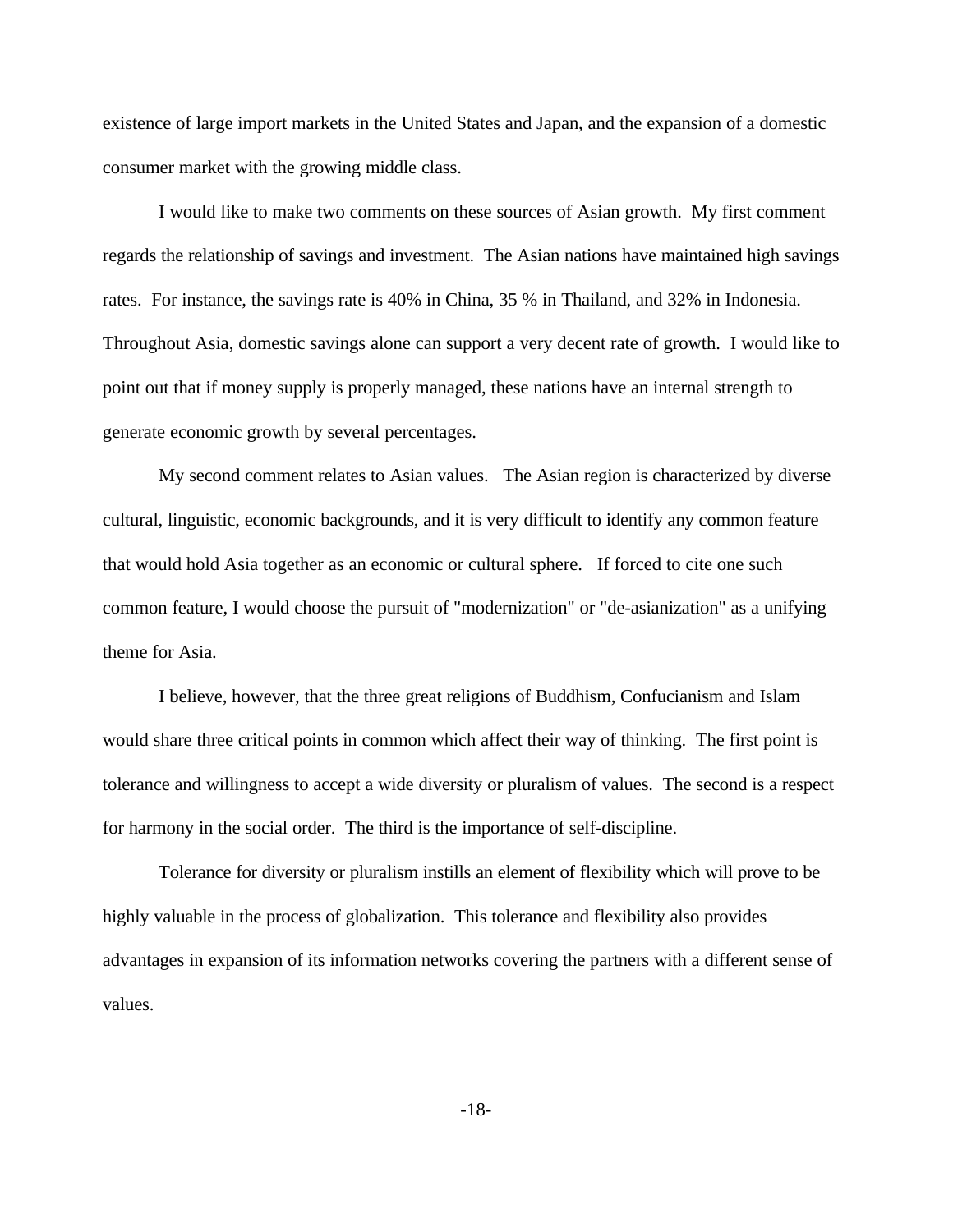Respect for harmony acts as a driving force in promoting social integration. This spirit will also contribute to overcoming the currency crisis and, over the longer term, to promote new hybrid technologies covering different fields which will play an increasingly important role in the future.

The respect for self-discipline may lead to high savings, hard working, and enthusiasm for knowledge and learning. The trend will certainly play a crucial part in the future growth of the region.

There is a skeptical opinion that the Asian miracle is already a matter of the past. However, it needs to be realized that the current Asian turmoil is the result of mismanagement of economic policies, especially monetary and financial policies. The fundamental values of these economies, such as high savings, sound fiscal set-up, and high work ethics, are all intact.

It may take 4 to 5 years for the Asian economies to regain some of its dynamism. However, I am a firm believer that if Asian countries will maintain political stability and implement policy measures properly, the Asian economy will regain its lost dynamism to be on the growth path once again.

#### Japan's Contribution to Asian Economy

Since the Plaza Agreement in 1985 which appreciated the yen hitherto, Japanese corporations have actively expanded trade and investment in Asia. For example, of Japan's total export designation, East Asia rose from 23% in 1986 to 43% in 1996. Similarly, imports from East Asia increased from 25% in 1986 to 35% in 1996. Japan's foreign direct investment (FDI) toward Asia expanded two-fold from 1992-1997 in the total amount of \$12.2 billion. Outstanding loans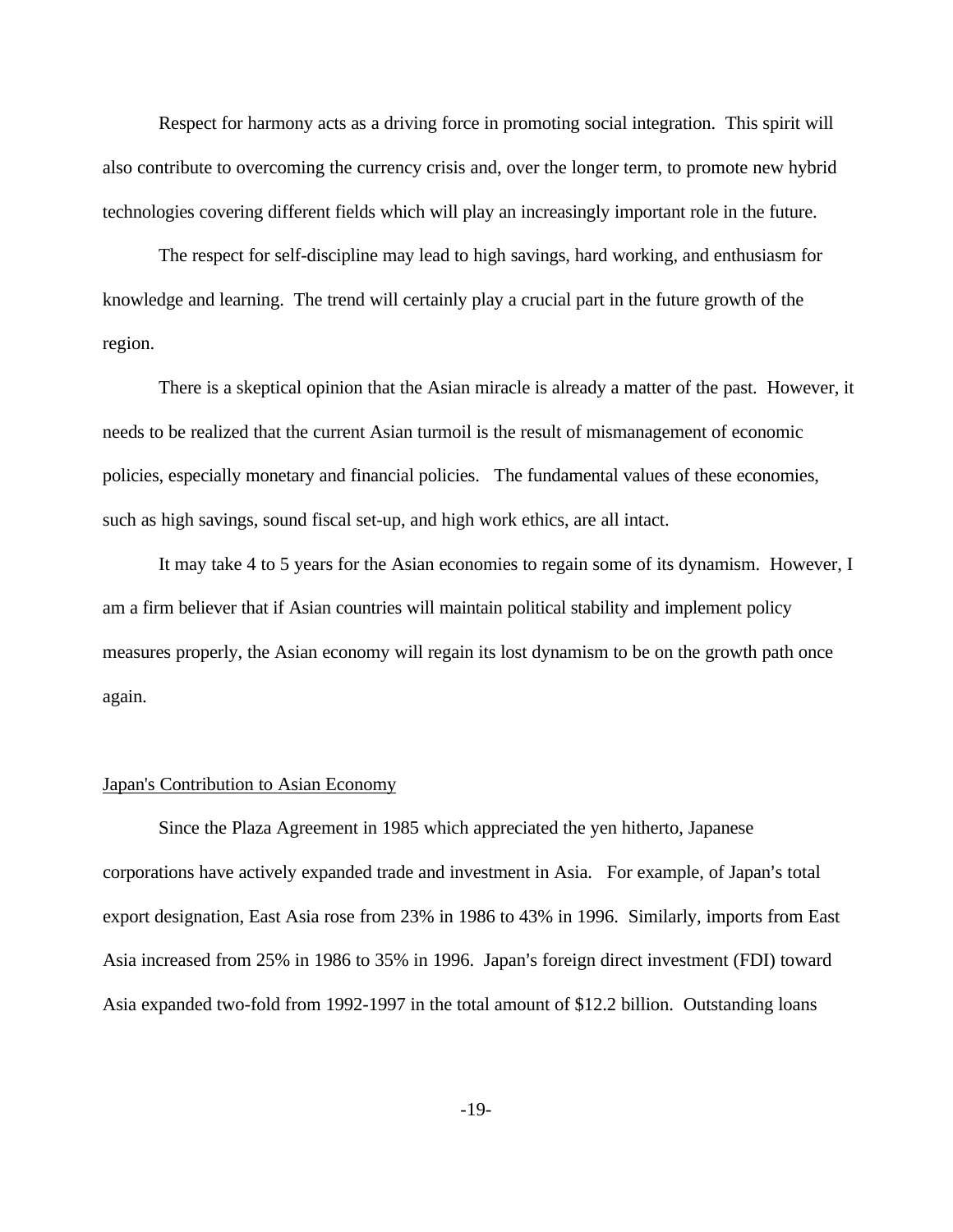from private financial institutions amounted in \$114.7 billion in December 1997, scoring 30% of the total outstanding loans to Asia.

With such close relations with Asian nations, Japan is making a great effort to extend substantial support to them to overcome the economic crises. First, Japan has provided a large amount of assistance to the troubled economies of Asia in cooperation with the International Monetary Fund (IMF). The aid, in the total amount of \$43 billion, has been delivered in the form of financial support, trade insurance, Export-Import Bank loans, etc., compared to \$12 billion from the U.S. and \$7 billion from Europe. Japan also pledged an additional \$30 billion at the G7 meeting last October, usually-called the Miyazawa plan.

Second, as I mentioned earlier, Japan envisions to contribute to the revitalization of Asian economies by restoring its own financial stability and expanding domestic demand. These efforts have not produced a visible effect to increase imports from Asia, but will have a favorable impact.

The third measure is to cooperate toward the stabilization of monetary and financial markets in Asia. We should strengthen a policy coordination mechanism through financial cooperation through APEC and promote further internationalization of the yen. Establishing the Asian Fund to stabilize Asian currencies is worth consideration, among other devices.

The forth plan is to reform the industrial structure and promote technical competence. Japan is providing, in addition to ODA and loans to governmental financial institutions, technical transfer, personnel training, infrastructure development, and so forth.

The fifth policy option is to maintain the enthusiasm toward free trade centripetal force of APEC. The currency crises have discouraged Asian nations from sustaining free trade and regional cooperation. As a matter of fact, some countries even raised the import tariff on some items. I